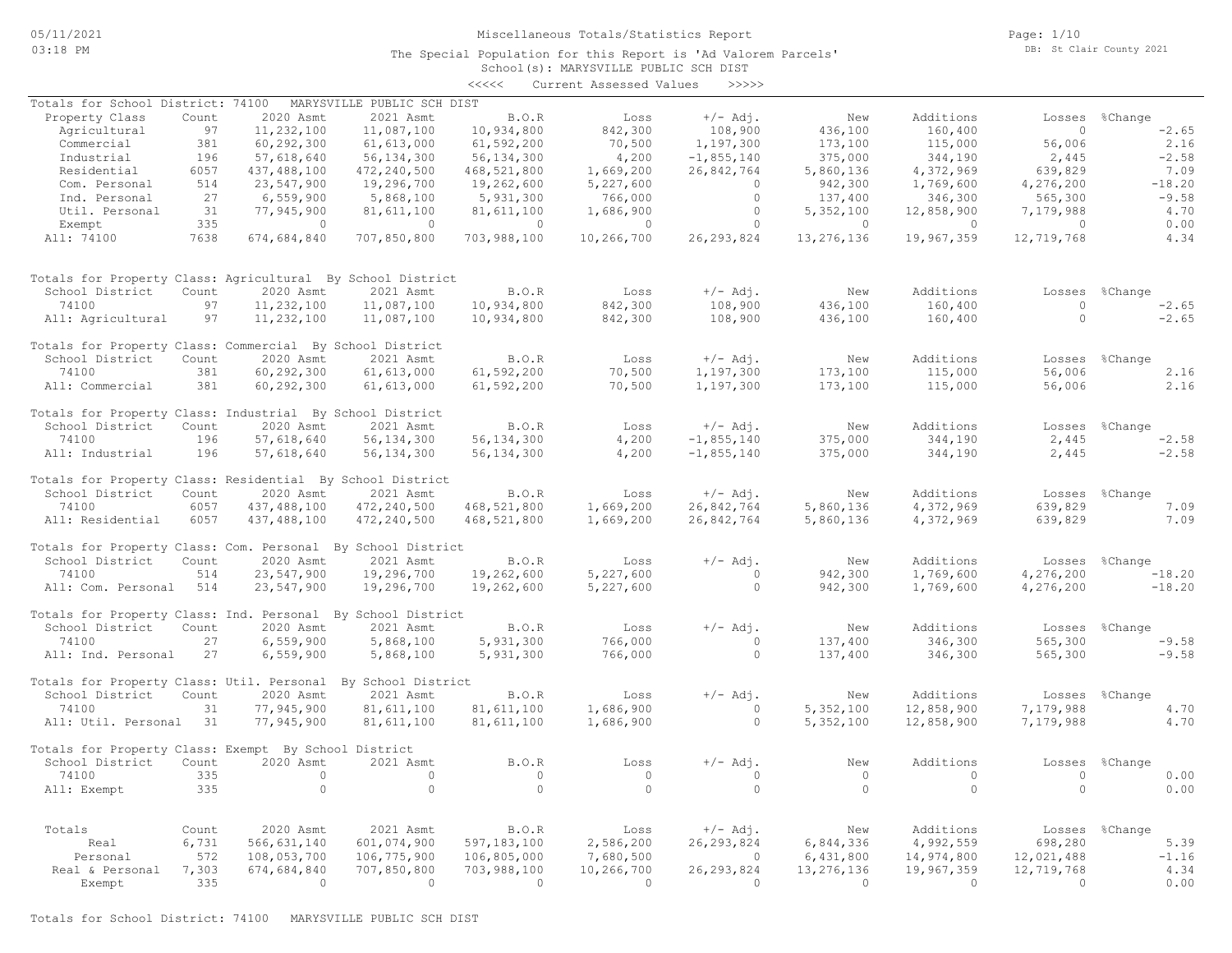Page: 2/10 DB: St Clair County 2021

### School(s): MARYSVILLE PUBLIC SCH DIST The Special Population for this Report is 'Ad Valorem Parcels'

| <<<< |  | S.E.V., Taxable and Capped Values |  | >>>>> |
|------|--|-----------------------------------|--|-------|
|------|--|-----------------------------------|--|-------|

|                                                             |       |               |                    |               | $5.2.7.7$ candidate and capped |              |               |                |               |               |
|-------------------------------------------------------------|-------|---------------|--------------------|---------------|--------------------------------|--------------|---------------|----------------|---------------|---------------|
| Property Class                                              | Count | 2020 SEV      | Fin SEV            | 2021 SEV      | 2020 Tax                       | Fin Tax      | 2021 Tax      | BOR Tax        | 2021 Cap      | 2021 MCAP     |
| Agricultural                                                | 97    | 11,232,100    | 11,232,100         | 10,934,800    | 8,195,677                      | 8,195,677    | 8,175,946     | 8,056,664      | 8,101,738     | 7,982,456     |
| Commercial                                                  | 381   | 60, 292, 300  | 60, 292, 300       | 61,592,200    | 45,777,026                     | 45,777,026   | 46,560,403    | 46,551,079     | 46,508,565    | 46,508,565    |
| Industrial                                                  | 196   | 57,618,640    | 57,614,440         | 56, 134, 300  | 44,985,600                     | 44, 983, 155 | 46,096,799    | 46,096,799     | 45,970,092    | 45,970,092    |
| Residential                                                 | 6057  |               | 436,994,900        |               | 340, 456, 369                  |              | 358,524,603   |                |               |               |
|                                                             |       | 437,488,100   |                    | 468,521,800   |                                | 340,059,027  |               | 355, 621, 577  | 352, 242, 926 | 349,622,632   |
| Com. Personal                                               | 514   | 23,547,900    | 23,547,900         | 19,262,600    | 23,547,900                     | 23,547,900   | 19,296,700    | 19,262,600     | 19,296,700    | 19,262,600    |
| Ind. Personal                                               | 27    | 6,559,900     | 6,562,600          | 5,931,300     | 6,559,900                      | 6,562,600    | 5,868,100     | 5,931,300      | 5,868,100     | 5,931,300     |
| Util. Personal                                              | 31    | 77,945,900    | 77,945,900         | 81,611,100    | 77,873,578                     | 77,873,578   | 81,609,639    | 81,609,639     | 81,656,776    | 81,656,776    |
| Exempt                                                      | 335   | $\circ$       | $\circ$            | $\circ$       | $\circ$                        | $\circ$      | $\circ$       | $\overline{0}$ | $\mathbf{0}$  | $\circ$       |
| All: 74100                                                  | 7638  | 674,684,840   | 674,190,140        | 703,988,100   | 547,396,050                    | 546,998,963  | 566, 132, 190 | 563, 129, 658  | 559,644,897   | 556, 934, 421 |
|                                                             |       |               |                    |               |                                |              |               |                |               |               |
| Totals for Property Class: Agricultural By School District  |       |               |                    |               |                                |              |               |                |               |               |
| School District                                             | Count | 2020 SEV      | Fin SEV            | 2021 SEV      | 2020 Tax                       | Fin Tax      | 2021 Tax      | BOR Tax        | 2021 Cap      | 2021 MCAP     |
| 74100                                                       | 97    | 11,232,100    | 11,232,100         | 10,934,800    | 8,195,677                      | 8,195,677    | 8,175,946     | 8,056,664      | 8,101,738     | 7,982,456     |
| All: Agricultural                                           | 97    | 11,232,100    | 11,232,100         | 10,934,800    | 8,195,677                      | 8,195,677    | 8,175,946     | 8,056,664      | 8,101,738     | 7,982,456     |
| Totals for Property Class: Commercial By School District    |       |               |                    |               |                                |              |               |                |               |               |
| School District                                             | Count | 2020 SEV      | Fin SEV            | 2021 SEV      | 2020 Tax                       | Fin Tax      | 2021 Tax      | BOR Tax        | 2021 Cap      | 2021 MCAP     |
| 74100                                                       | 381   | 60,292,300    | 60,292,300         | 61,592,200    | 45,777,026                     | 45,777,026   | 46,560,403    | 46,551,079     | 46,508,565    | 46,508,565    |
| All: Commercial                                             | 381   | 60,292,300    | 60,292,300         | 61,592,200    | 45,777,026                     | 45,777,026   | 46,560,403    | 46,551,079     | 46,508,565    | 46,508,565    |
| Totals for Property Class: Industrial By School District    |       |               |                    |               |                                |              |               |                |               |               |
| School District                                             | Count | 2020 SEV      | Fin SEV            | 2021 SEV      | 2020 Tax                       | Fin Tax      | 2021 Tax      | BOR Tax        | 2021 Cap      | 2021 MCAP     |
| 74100                                                       | 196   | 57,618,640    | 57,614,440         | 56, 134, 300  | 44,985,600                     | 44,983,155   | 46,096,799    | 46,096,799     | 45,970,092    | 45,970,092    |
| All: Industrial                                             | 196   | 57,618,640    | 57,614,440         | 56, 134, 300  | 44,985,600                     | 44, 983, 155 | 46,096,799    | 46,096,799     | 45,970,092    | 45,970,092    |
| Totals for Property Class: Residential By School District   |       |               |                    |               |                                |              |               |                |               |               |
| School District                                             | Count | 2020 SEV      | Fin SEV            | 2021 SEV      | 2020 Tax                       | Fin Tax      | 2021 Tax      | BOR Tax        | 2021 Cap      | 2021 MCAP     |
| 74100                                                       | 6057  | 437,488,100   | 436,994,900        | 468,521,800   | 340,456,369                    | 340,059,027  | 358,524,603   | 355, 621, 577  | 352, 242, 926 | 349,622,632   |
| All: Residential                                            | 6057  | 437, 488, 100 | 436,994,900        | 468,521,800   | 340, 456, 369                  | 340,059,027  | 358,524,603   | 355,621,577    | 352, 242, 926 | 349,622,632   |
| Totals for Property Class: Com. Personal By School District |       |               |                    |               |                                |              |               |                |               |               |
| School District                                             |       |               | Fin SEV            | 2021 SEV      | 2020 Tax                       |              | 2021 Tax      |                |               | 2021 MCAP     |
|                                                             | Count | 2020 SEV      |                    |               |                                | Fin Tax      |               | BOR Tax        | 2021 Cap      |               |
| 74100                                                       | 514   | 23,547,900    | 23,547,900         | 19,262,600    | 23,547,900                     | 23,547,900   | 19,296,700    | 19,262,600     | 19,296,700    | 19,262,600    |
| All: Com. Personal                                          | 514   | 23,547,900    | 23,547,900         | 19,262,600    | 23,547,900                     | 23,547,900   | 19,296,700    | 19,262,600     | 19,296,700    | 19,262,600    |
| Totals for Property Class: Ind. Personal By School District |       |               |                    |               |                                |              |               |                |               |               |
| School District                                             | Count | 2020 SEV      | Fin SEV            | 2021 SEV      | 2020 Tax                       | Fin Tax      | 2021 Tax      | BOR Tax        | 2021 Cap      | 2021 MCAP     |
| 74100                                                       | 27    | 6,559,900     | 6,562,600          | 5,931,300     | 6,559,900                      | 6,562,600    | 5,868,100     | 5,931,300      | 5,868,100     | 5,931,300     |
| All: Ind. Personal                                          | 27    | 6,559,900     | 6,562,600          | 5,931,300     | 6,559,900                      | 6,562,600    | 5,868,100     | 5,931,300      | 5,868,100     | 5,931,300     |
| Totals for Property Class: Util. Personal                   |       |               | By School District |               |                                |              |               |                |               |               |
| School District                                             | Count | 2020 SEV      | Fin SEV            | 2021 SEV      | 2020 Tax                       | Fin Tax      | 2021 Tax      | BOR Tax        | 2021 Cap      | 2021 MCAP     |
| 74100                                                       | 31    | 77,945,900    | 77,945,900         | 81,611,100    | 77,873,578                     | 77,873,578   | 81,609,639    | 81,609,639     | 81,656,776    | 81,656,776    |
| All: Util. Personal                                         | 31    | 77,945,900    | 77,945,900         | 81,611,100    | 77,873,578                     | 77,873,578   | 81,609,639    | 81,609,639     | 81,656,776    | 81,656,776    |
| Totals for Property Class: Exempt By School District        |       |               |                    |               |                                |              |               |                |               |               |
| School District                                             | Count | 2020 SEV      | Fin SEV            | 2021 SEV      | 2020 Tax                       | Fin Tax      | 2021 Tax      | BOR Tax        | 2021 Cap      | 2021 MCAP     |
| 74100                                                       | 335   | $\circ$       | $\circ$            | $\circ$       | $\circ$                        | $\circ$      | $\circ$       | $\circ$        | $\circ$       | $\circ$       |
|                                                             |       | $\circ$       | $\circ$            | $\circ$       | $\circ$                        | $\circ$      | $\circ$       | $\circ$        | $\circ$       | $\circ$       |
| All: Exempt                                                 | 335   |               |                    |               |                                |              |               |                |               |               |
| Totals                                                      | Count | 2020 SEV      | Fin SEV            | 2021 SEV      | 2020 Tax                       | Fin Tax      | 2021 Tax      | BOR Tax        |               | 2021 MCAP     |
|                                                             |       |               |                    |               |                                |              |               |                | 2021 Cap      |               |
| Real                                                        | 6,731 | 566,631,140   | 566, 133, 740      | 597, 183, 100 | 439, 414, 672                  | 439,014,885  | 459, 357, 751 | 456, 326, 119  | 452,823,321   | 450,083,745   |
| Personal                                                    | 572   | 108,053,700   | 108,056,400        | 106,805,000   | 107,981,378                    | 107,984,078  | 106,774,439   | 106,803,539    | 106,821,576   | 106,850,676   |
| Real & Personal                                             | 7,303 | 674,684,840   | 674,190,140        | 703,988,100   | 547,396,050                    | 546,998,963  | 566, 132, 190 | 563, 129, 658  | 559,644,897   | 556,934,421   |
| Exempt                                                      | 335   | $\bigcirc$    | $\Omega$           | $\bigcirc$    | $\Omega$                       | $\bigcirc$   | $\Omega$      | $\bigcirc$     | $\bigcirc$    | $\Omega$      |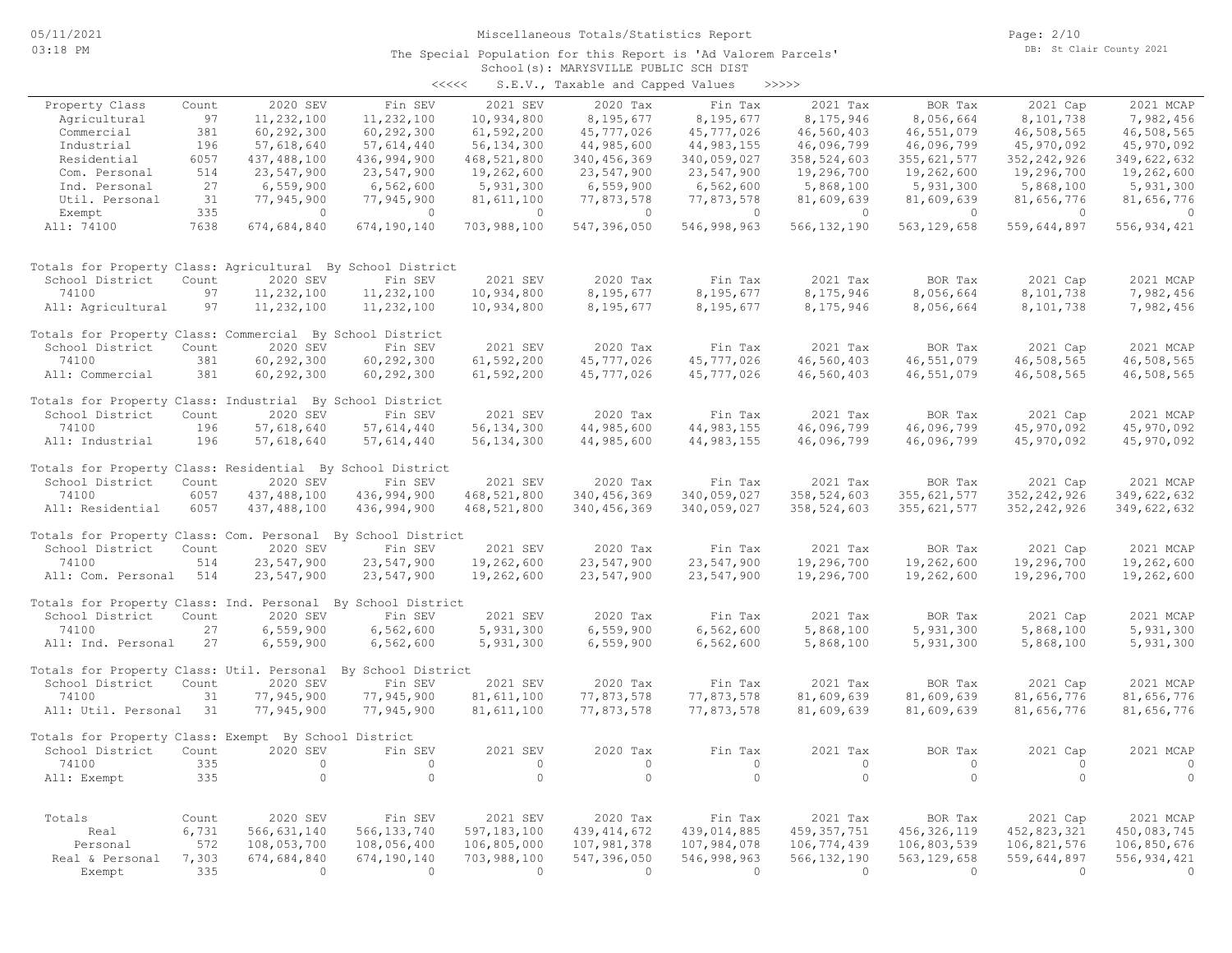The Special Population for this Report is 'Ad Valorem Parcels'

Page: 3/10 DB: St Clair County 2021

### School(s): MARYSVILLE PUBLIC SCH DIST <<<<< PRE/MBT Percentage Times S.E.V. >>>>>

| Totals for School District: 74100                            |                          |                | MARYSVILLE PUBLIC SCH DIST |                |                     |                |                |                |                |
|--------------------------------------------------------------|--------------------------|----------------|----------------------------|----------------|---------------------|----------------|----------------|----------------|----------------|
| Property Class                                               | Count                    | 2020 ORIG      | 2020 ORIG                  | Final PRE      | Final               | W/O Winter     | W/O Winter     | 2021 ORIG      | 2021 ORIG      |
|                                                              |                          | PRE            | Non-PRE                    |                | Non-PRE             | PRE            | Non-PRE        | PRE            | Non-PRE        |
| Agricultural                                                 | 94                       | 10,930,450     | 301,650                    | 10,999,250     | 232,850             | 10,999,250     | 232,850        | 10,678,774     | 256,026        |
| Commercial                                                   | 12                       | 297,800        | 59,994,500                 | 297,800        | 59,994,500          | 297,800        | 59,994,500     | 335,200        | 61,257,000     |
| Industrial                                                   | $\overline{\phantom{0}}$ | 582,400        |                            | 582,400        |                     |                | 57,032,040     | 582,400        |                |
|                                                              |                          |                | 57,036,240                 |                | 57,032,040          | 582,400        |                |                | 55, 551, 900   |
| Residential                                                  | 5002                     | 400, 322, 450  | 37,165,650                 | 401, 173, 405  | 35,821,495          | 400, 493, 305  | 36,501,595     | 430, 315, 285  | 38,206,515     |
| Com. Personal                                                | 514                      | 23,547,900     | $\overline{0}$             | 23,547,900     | $\circ$             | 23,547,900     | $\overline{0}$ | 19,262,600     | $\circ$        |
| Ind. Personal                                                | 27                       | 6,559,900      | $\overline{0}$             | 6,562,600      | $\overline{0}$      | 6,562,600      | $\overline{0}$ | 5,931,300      | $\mathbf{0}$   |
| Util. Personal                                               | $\overline{0}$           | $\overline{0}$ | 77,945,900                 | $\overline{0}$ | 77,945,900          | $\overline{0}$ | 77,945,900     | $\overline{0}$ | 81,611,100     |
| Exempt                                                       | 22                       | $\circ$        | $\overline{0}$             | $\circ$        | $\circ$             | $\circ$        | $\overline{0}$ | $\Omega$       | $\Omega$       |
| All: 74100                                                   | 5,673                    | 442,240,900    | 232, 443, 940              | 443, 163, 355  | 231,026,785         | 442, 483, 255  | 231,706,885    | 467,105,559    | 236,882,541    |
| Totals for Property Class: Agricultural By School District   |                          |                |                            |                |                     |                |                |                |                |
| School District                                              | Count                    | 2020 ORIG      | 2020 ORIG                  | Final PRE      | Final               | W/O Winter     | W/O Winter     | 2021 ORIG      | 2021 ORIG      |
|                                                              |                          | PRE            | Non-PRE                    |                | Non-PRE             | PRE            | Non-PRE        | PRE            | Non-PRE        |
| 74100                                                        | 94                       | 10,930,450     | 301,650                    | 10,999,250     | 232,850             | 10,999,250     | 232,850        | 10,678,774     | 256,026        |
| All: Agricultural                                            | 94                       | 10,930,450     | 301,650                    | 10,999,250     | 232,850             | 10,999,250     | 232,850        | 10,678,774     | 256,026        |
| Totals for Property Class: Commercial By School District     |                          |                |                            |                |                     |                |                |                |                |
| School District                                              | Count                    | 2020 ORIG      | 2020 ORIG                  | Final PRE      | Final               | W/O Winter     | W/O Winter     | 2021 ORIG      | 2021 ORIG      |
|                                                              |                          | PRE            | Non-PRE                    |                | Non-PRE             | PRE            | Non-PRE        | PRE            | Non-PRE        |
| 74100                                                        | 12                       | 297,800        | 59,994,500                 | 297,800        | 59,994,500          | 297,800        | 59,994,500     | 335,200        | 61,257,000     |
| All: Commercial                                              | 12                       | 297,800        | 59,994,500                 | 297,800        | 59,994,500          | 297,800        | 59,994,500     | 335,200        | 61,257,000     |
|                                                              |                          |                |                            |                |                     |                |                |                |                |
| Totals for Property Class: Industrial By School District     |                          |                |                            |                |                     |                |                |                |                |
| School District                                              | Count                    | 2020 ORIG      | 2020 ORIG                  | Final PRE      | Final               | W/O Winter     | W/O Winter     | 2021 ORIG      | 2021 ORIG      |
|                                                              |                          | PRE            | Non-PRE                    |                | Non-PRE             | PRE            | Non-PRE        | PRE            | Non-PRE        |
| 74100                                                        | 2                        | 582,400        | 57,036,240                 | 582,400        | 57,032,040          | 582,400        | 57,032,040     | 582,400        | 55, 551, 900   |
| All: Industrial                                              | 2                        | 582,400        | 57,036,240                 | 582,400        | 57,032,040          | 582,400        | 57,032,040     | 582,400        | 55, 551, 900   |
|                                                              |                          |                |                            |                |                     |                |                |                |                |
| Totals for Property Class: Residential By School District    |                          |                |                            |                |                     |                |                |                |                |
| School District                                              | Count                    | 2020 ORIG      | 2020 ORIG                  | Final PRE      | Final               | W/O Winter     | W/O Winter     | 2021 ORIG      | 2021 ORIG      |
|                                                              |                          | PRE            | Non-PRE                    |                | Non-PRE             | PRE            | Non-PRE        | PRE            | Non-PRE        |
| 74100                                                        | 5002                     | 400, 322, 450  | 37, 165, 650               | 401, 173, 405  | 35,821,495          | 400, 493, 305  | 36,501,595     | 430, 315, 285  | 38,206,515     |
| All: Residential                                             | 5002                     | 400, 322, 450  | 37, 165, 650               | 401, 173, 405  | 35,821,495          | 400, 493, 305  | 36,501,595     | 430, 315, 285  | 38,206,515     |
| Totals for Property Class: Com. Personal By School District  |                          |                |                            |                |                     |                |                |                |                |
| School District                                              | Count                    | 2020 ORIG      | 2020 ORIG                  | Final PRE      | Final               | W/O Winter     | W/O Winter     | 2021 ORIG      | 2021 ORIG      |
|                                                              |                          |                |                            |                |                     |                |                |                | Non-PRE        |
|                                                              |                          | PRE            | Non-PRE                    |                | Non-PRE<br>$\sim$ 0 | PRE            | Non-PRE        | PRE            | $\overline{0}$ |
| 74100                                                        | 514                      | 23,547,900     | $\overline{0}$             | 23,547,900     |                     | 23,547,900     | $\overline{0}$ | 19,262,600     |                |
| All: Com. Personal 514                                       |                          | 23,547,900     | $\circ$                    | 23,547,900     | $\overline{0}$      | 23,547,900     | $\circ$        | 19,262,600     | $\circ$        |
| Totals for Property Class: Ind. Personal By School District  |                          |                |                            |                |                     |                |                |                |                |
| School District                                              | Count                    | 2020 ORIG      | 2020 ORIG                  | Final PRE      | Final               | W/O Winter     | W/O Winter     | 2021 ORIG      | 2021 ORIG      |
|                                                              |                          | PRE            | Non-PRE                    |                | Non-PRE             | PRE            | Non-PRE        | PRE            | Non-PRE        |
| 74100                                                        | 27                       | 6,559,900      | $\overline{0}$             | 6,562,600      | $\sim$ 0            | 6,562,600      | $\overline{0}$ | 5,931,300      | $\circ$        |
| All: Ind. Personal                                           | 27                       | 6,559,900      | $\circ$                    | 6,562,600      | $\circ$             | 6,562,600      | $\circ$        | 5,931,300      | $\Omega$       |
|                                                              |                          |                |                            |                |                     |                |                |                |                |
| Totals for Property Class: Util. Personal By School District |                          |                |                            |                |                     |                |                |                |                |
| School District Count 2020 ORIG 2020 ORIG                    |                          |                |                            | Final PRE      | Final               | W/O Winter     | W/O Winter     | 2021 ORIG      | 2021 ORIG      |
|                                                              |                          | PRE            | Non-PRE                    |                | Non-PRE             | PRE            | Non-PRE        | PRE            | Non-PRE        |
| 74100                                                        | $\circ$                  | $\circ$        | 77,945,900                 | $\circ$        | 77,945,900          | $\overline{0}$ | 77,945,900     | $\overline{0}$ | 81, 611, 100   |
| All: Util. Personal                                          | $\overline{0}$           | $\circ$        | 77,945,900                 | $\circ$        | 77,945,900          | $\overline{0}$ | 77,945,900     | $\circ$        | 81, 611, 100   |
|                                                              |                          |                |                            |                |                     |                |                |                |                |
| Totals for Property Class: Exempt By School District         |                          |                |                            |                |                     |                |                |                |                |
| School District                                              | Count                    | 2020 ORIG      | 2020 ORIG                  | Final PRE      | Final               | W/O Winter     | W/O Winter     | 2021 ORIG      | 2021 ORIG      |
|                                                              |                          | PRE            | Non-PRE                    |                | Non-PRE             | PRE            | Non-PRE        | PRE            | Non-PRE        |
| 74100                                                        | 22                       | $\circ$        | 0                          | $\circ$        | $\circ$             | $\circ$        | 0              | $\circ$        | 0              |
| All: Exempt                                                  | 22                       | $\circ$        | $\circ$                    | $\circ$        | $\circ$             | 0              | $\circ$        | $\circ$        | $\circ$        |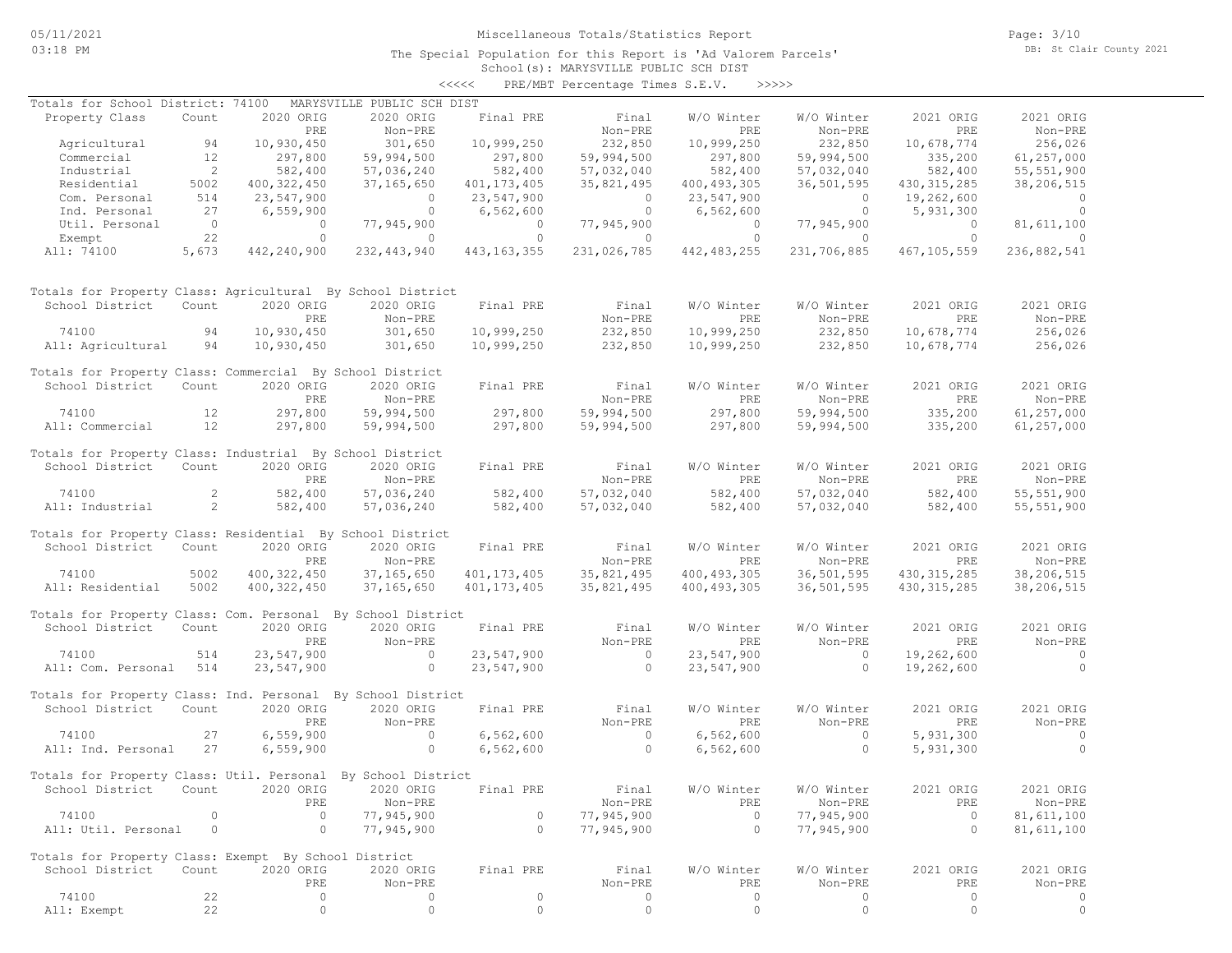05/11/2021 03:18 PM

# Miscellaneous Totals/Statistics Report

The Special Population for this Report is 'Ad Valorem Parcels'

Page: 4/10 DB: St Clair County 2021

School(s): MARYSVILLE PUBLIC SCH DIST

| くくくくく | PRE/MBT Percentage Times S.E.V. |  |  | >>>>> |
|-------|---------------------------------|--|--|-------|
|-------|---------------------------------|--|--|-------|

| Totals          | Count | 2020 ORIG   | 2020 ORIG   | Final PRE     | Final       | W/O Winter  | W/O Winter  | 2021 ORIG     | 2021 ORIG     |
|-----------------|-------|-------------|-------------|---------------|-------------|-------------|-------------|---------------|---------------|
|                 |       | PRE         | Non-PRE     |               | Non-PRE     | PRE         | Non-PRE     | PRE           | Non-PRE       |
| Real            | 5,110 | 412,133,100 | 154,498,040 | 413,052,855   | 153,080,885 | 412,372,755 | 153,760,985 | 441, 911, 659 | 155, 271, 441 |
| Personal        | 541   | 30,107,800  | 77,945,900  | 30,110,500    | 77,945,900  | 30,110,500  | 77,945,900  | 25,193,900    | 81,611,100    |
| Real & Personal | 5,651 | 442,240,900 | 232,443,940 | 443, 163, 355 | 231,026,785 | 442,483,255 | 231,706,885 | 467,105,559   | 236,882,541   |
| Exempt          | 22    |             |             |               |             |             |             |               |               |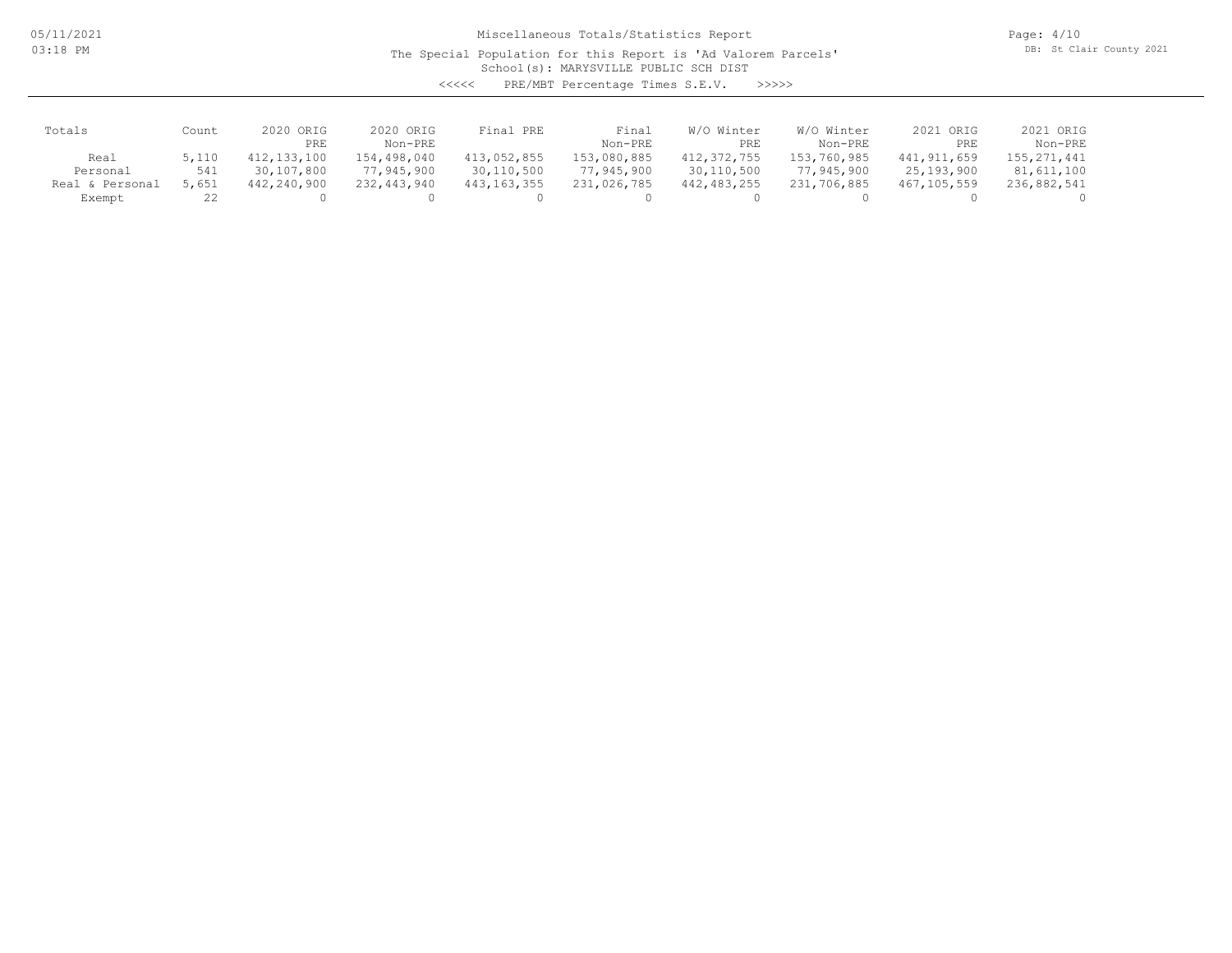The Special Population for this Report is 'Ad Valorem Parcels'

Page: 5/10 DB: St Clair County 2021

### School(s): MARYSVILLE PUBLIC SCH DIST <<<<< PRE/MBT Percentage Times Taxable >>>>>

| Totals for School District: 74100                            |                          |                | MARYSVILLE PUBLIC SCH DIST            |                                 |                                       |                               |                |                                           |                                       |
|--------------------------------------------------------------|--------------------------|----------------|---------------------------------------|---------------------------------|---------------------------------------|-------------------------------|----------------|-------------------------------------------|---------------------------------------|
| Property Class                                               | Count                    | 2020 ORIG      | 2020 ORIG                             | Final PRE                       | Final                                 | W/O Winter                    | W/O Winter     | 2021 ORIG                                 | 2021 ORIG                             |
|                                                              |                          | PRE            | Non-PRE                               |                                 | Non-PRE                               | PRE                           | Non-PRE        | PRE                                       | Non-PRE                               |
| Agricultural 94                                              |                          | 7,959,480      | 236, 197                              | 8,025,726                       | 169,951                               | 8,025,726                     | 169,951        | 7,868,210                                 | 188,454                               |
| Commercial                                                   | 12                       | 239,863        | 45,537,163                            |                                 | 45,537,163                            | 239,863                       | 45,537,163     |                                           | 46,330,831                            |
| Industrial                                                   | $\overline{\phantom{a}}$ | 346,151        | 44,639,449                            | 239,863<br>346,151              | 44,637,004                            | 346,151                       | 44,637,004     | 220,248<br>350,996                        | 45,745,803                            |
| Residential                                                  | 5002                     | 312,082,978    | 28,373,391                            | 312,838,600                     | 27, 220, 427                          | 312,232,850                   | 27,826,177     | 326,850,142                               | 28,771,435                            |
| Com. Personal                                                | 514                      | 23,547,900     | $\overline{a}$                        | 23,547,900                      | $\begin{array}{c} 0 \\ 0 \end{array}$ | 23,547,900                    | $\overline{0}$ | 19,262,600                                | $\overline{0}$                        |
| Ind. Personal                                                | 27                       | 6,559,900      | $\overline{0}$                        | 6,562,600                       |                                       | 6,562,600                     | $\overline{0}$ | 5,931,300                                 | $\overline{0}$                        |
| Util. Personal                                               | $\overline{0}$           | $\overline{0}$ | 77,873,578                            | $\hfill\ensuremath{\mathsf{O}}$ | 77,873,578                            | $\overline{0}$                | 77,873,578     | $\overline{0}$                            | 81,609,639                            |
| Exempt                                                       | 22                       | $\circ$        | $\overline{0}$                        | $\overline{0}$                  | $\overline{0}$                        | $\overline{0}$                | $\sim$ 0       | $\overline{0}$                            | $\sim$ 0                              |
| All: 74100                                                   | 5673                     | 350,736,272    | 196,659,778                           | 351,560,840                     | 195,438,123                           |                               |                | 350, 955, 090 196, 043, 873 360, 483, 496 | 202,646,162                           |
| Totals for Property Class: Agricultural By School District   |                          |                |                                       |                                 |                                       |                               |                |                                           |                                       |
| School District                                              | Count                    | 2020 ORIG      | 2020 ORIG                             | Final PRE                       | Final                                 | W/O Winter                    | W/O Winter     | 2021 ORIG                                 | 2021 ORIG                             |
|                                                              |                          | PRE            | Non-PRE                               |                                 | Non-PRE                               | PRE                           | Non-PRE        | PRE                                       | Non-PRE                               |
| 74100                                                        | 94                       | 7,959,480      | 236,197                               | 8,025,726                       |                                       | 169,951 8,025,726             | 169,951        | 7,868,210                                 | 188,454                               |
| All: Agricultural                                            | 94                       | 7,959,480      | 236,197                               | 8,025,726                       | 169,951                               | 8,025,726                     | 169,951        | 7,868,210                                 | 188,454                               |
| Totals for Property Class: Commercial By School District     |                          |                |                                       |                                 |                                       |                               |                |                                           |                                       |
| School District Count                                        |                          | 2020 ORIG      | 2020 ORIG                             | Final PRE                       | Final                                 | W/O Winter                    | W/O Winter     | 2021 ORIG                                 | 2021 ORIG                             |
|                                                              |                          | PRE            | Non-PRE                               |                                 | Non-PRE                               | PRE                           | Non-PRE        | PRE                                       | Non-PRE                               |
| 12<br>74100                                                  |                          | 239,863        | 45,537,163                            | 239,863                         | 45, 537, 163                          | 239,863                       | 45, 537, 163   | 220,248                                   | 46,330,831                            |
| All: Commercial 12                                           |                          | 239,863        | 45,537,163                            | 239,863                         | 45,537,163                            | 239,863                       | 45,537,163     | 220,248                                   | 46,330,831                            |
| Totals for Property Class: Industrial By School District     |                          |                |                                       |                                 |                                       |                               |                |                                           |                                       |
| School District                                              | Count                    | 2020 ORIG      | 2020 ORIG                             | Final PRE                       | Final                                 | W/O Winter                    | W/O Winter     | 2021 ORIG                                 | 2021 ORIG                             |
|                                                              |                          | PRE            | Non-PRE                               |                                 | Non-PRE                               | PRE                           | Non-PRE        | PRE                                       | Non-PRE                               |
| 74100                                                        | $\overline{2}$           | 346,151        | 44,639,449                            |                                 | 44,637,004                            |                               | 44,637,004     |                                           | 45,745,803                            |
| All: Industrial                                              | $\sim$ 2                 | 346,151        | 44,639,449                            | 346,151<br>346,151              | 44,637,004                            | 346,151<br>346,151<br>346,151 | 44,637,004     | 350,996<br>350,996                        | 45,745,803                            |
|                                                              |                          |                |                                       |                                 |                                       |                               |                |                                           |                                       |
| Totals for Property Class: Residential By School District    |                          |                |                                       |                                 |                                       |                               |                |                                           |                                       |
| School District                                              | Count                    | 2020 ORIG      | 2020 ORIG                             | Final PRE                       | Final                                 | W/O Winter                    | W/O Winter     | 2021 ORIG                                 | 2021 ORIG                             |
|                                                              |                          | PRE            | Non-PRE                               |                                 | Non-PRE                               | PRE                           | Non-PRE        | PRE                                       | Non-PRE                               |
| 74100                                                        | 5002                     | 312,082,978    | 28, 373, 391                          | 312,838,600                     | 27,220,427                            | 312, 232, 850                 | 27,826,177     | 326,850,142                               | 28,771,435                            |
| All: Residential                                             | 5002                     | 312,082,978    | 28,373,391                            | 312,838,600                     | 27,220,427                            | 312, 232, 850                 | 27,826,177     | 326,850,142                               | 28,771,435                            |
| Totals for Property Class: Com. Personal By School District  |                          |                |                                       |                                 |                                       |                               |                |                                           |                                       |
| School District Count                                        |                          | 2020 ORIG      | 2020 ORIG                             | Final PRE                       | Final                                 | W/O Winter                    | W/O Winter     | 2021 ORIG                                 | 2021 ORIG                             |
|                                                              |                          | PRE            | Non-PRE                               |                                 | Non-PRE                               | PRE                           | Non-PRE        | PRE                                       | Non-PRE                               |
| 74100                                                        | 514                      | 23,547,900     | $\overline{0}$                        | 23,547,900                      | $\overline{0}$                        | 23,547,900                    | $\sim$ 0       | 19,262,600                                | $\begin{array}{c} 0 \\ 0 \end{array}$ |
| All: Com. Personal 514                                       |                          | 23,547,900     | $\sim$ 0                              | 23,547,900                      | $\overline{0}$                        | 23,547,900                    | $\overline{0}$ | 19,262,600                                | $\overline{0}$                        |
| Totals for Property Class: Ind. Personal By School District  |                          |                |                                       |                                 |                                       |                               |                |                                           |                                       |
| School District                                              | Count                    | 2020 ORIG      | 2020 ORIG                             | Final PRE                       | Final                                 | W/O Winter                    | W/O Winter     | 2021 ORIG                                 | 2021 ORIG                             |
|                                                              |                          | PRE            | Non-PRE                               |                                 | Non-PRE                               | PRE                           | Non-PRE        | PRE                                       | Non-PRE                               |
| 74100                                                        | 27                       | 6,559,900      | $\sim$ 0                              | 6,562,600                       | $\sim$ 0                              | 6,562,600                     | $\sim$ 0       | 5,931,300                                 | $\sim$ 0                              |
| All: Ind. Personal                                           | 27                       | 6,559,900      | $\begin{array}{c} 0 \\ 0 \end{array}$ | 6,562,600                       | $\overline{a}$                        | 6,562,600                     | $\circ$        | 5,931,300                                 | $\Omega$                              |
|                                                              |                          |                |                                       |                                 |                                       |                               |                |                                           |                                       |
| Totals for Property Class: Util. Personal By School District |                          |                |                                       |                                 |                                       |                               |                |                                           |                                       |
| School District Count 2020 ORIG 2020 ORIG Final PRE          |                          |                |                                       |                                 | Final                                 | W/O Winter                    | W/O Winter     | 2021 ORIG                                 | 2021 ORIG                             |
|                                                              |                          | PRE            | Non-PRE                               |                                 | Non-PRE                               | PRE                           | Non-PRE        | PRE                                       | Non-PRE                               |
| 74100                                                        | 0                        | $\circ$        | 77,873,578                            | $\circ$                         | 77,873,578                            | $\circ$                       | 77,873,578     | $\overline{0}$                            | 81,609,639                            |
| All: Util. Personal                                          | $\circ$                  | $\circ$        | 77,873,578                            | $\circ$                         | 77,873,578                            | $\circ$                       | 77,873,578     | $\circ$                                   | 81,609,639                            |
| Totals for Property Class: Exempt By School District         |                          |                |                                       |                                 |                                       |                               |                |                                           |                                       |
| School District                                              | Count                    | 2020 ORIG      | 2020 ORIG                             | Final PRE                       | Final                                 | W/O Winter                    | W/O Winter     | 2021 ORIG                                 | 2021 ORIG                             |
|                                                              |                          | PRE            | Non-PRE                               |                                 | Non-PRE                               | PRE                           | Non-PRE        | PRE                                       | Non-PRE                               |
| 74100                                                        | 22                       | 0              | 0                                     | $\circ$                         | 0                                     | $\circ$                       | 0              | $\circ$                                   | 0                                     |
| All: Exempt                                                  | 22                       | $\circ$        | $\circ$                               | $\circ$                         | $\circ$                               | $\mathbf{0}$                  | $\circ$        | $\circ$                                   | $\circ$                               |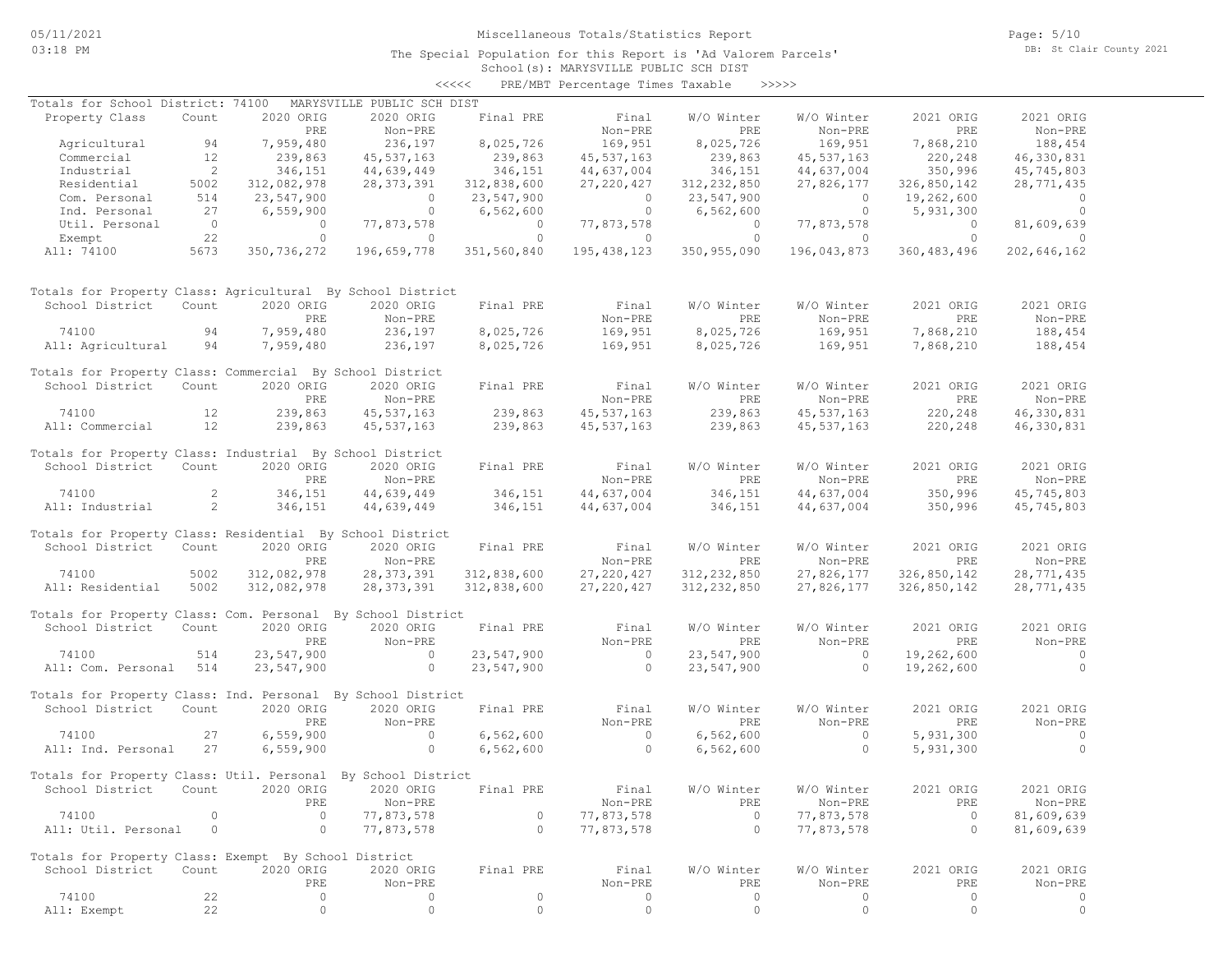05/11/2021 03:18 PM

## Miscellaneous Totals/Statistics Report

The Special Population for this Report is 'Ad Valorem Parcels'

Page: 6/10 DB: St Clair County 2021

School(s): MARYSVILLE PUBLIC SCH DIST

| くくくくく | PRE/MBT Percentage Times Taxable |  |  | >>>>> |
|-------|----------------------------------|--|--|-------|
|-------|----------------------------------|--|--|-------|

| Totals          | Count | 2020 ORIG   | 2020 ORIG   | Final PRE   | Final         | W/O Winter  | W/O Winter  | 2021 ORIG   | 2021 ORIG   |
|-----------------|-------|-------------|-------------|-------------|---------------|-------------|-------------|-------------|-------------|
|                 |       | PRE         | Non-PRE     |             | Non-PRE       | PRE         | Non-PRE     | PRE         | Non-PRE     |
| Real            | 5,110 | 320,628,472 | 118,786,200 | 321,450,340 | 117,564,545   | 320,844,590 | 118,170,295 | 335,289,596 | 121,036,523 |
| Personal        | 541   | 30,107,800  | 77,873,578  | 30,110,500  | 77,873,578    | 30,110,500  | 77,873,578  | 25,193,900  | 81,609,639  |
| Real & Personal | 5,651 | 350,736,272 | 196,659,778 | 351,560,840 | 195, 438, 123 | 350,955,090 | 196,043,873 | 360,483,496 | 202,646,162 |
| Exempt          | 22    |             |             |             |               |             |             |             |             |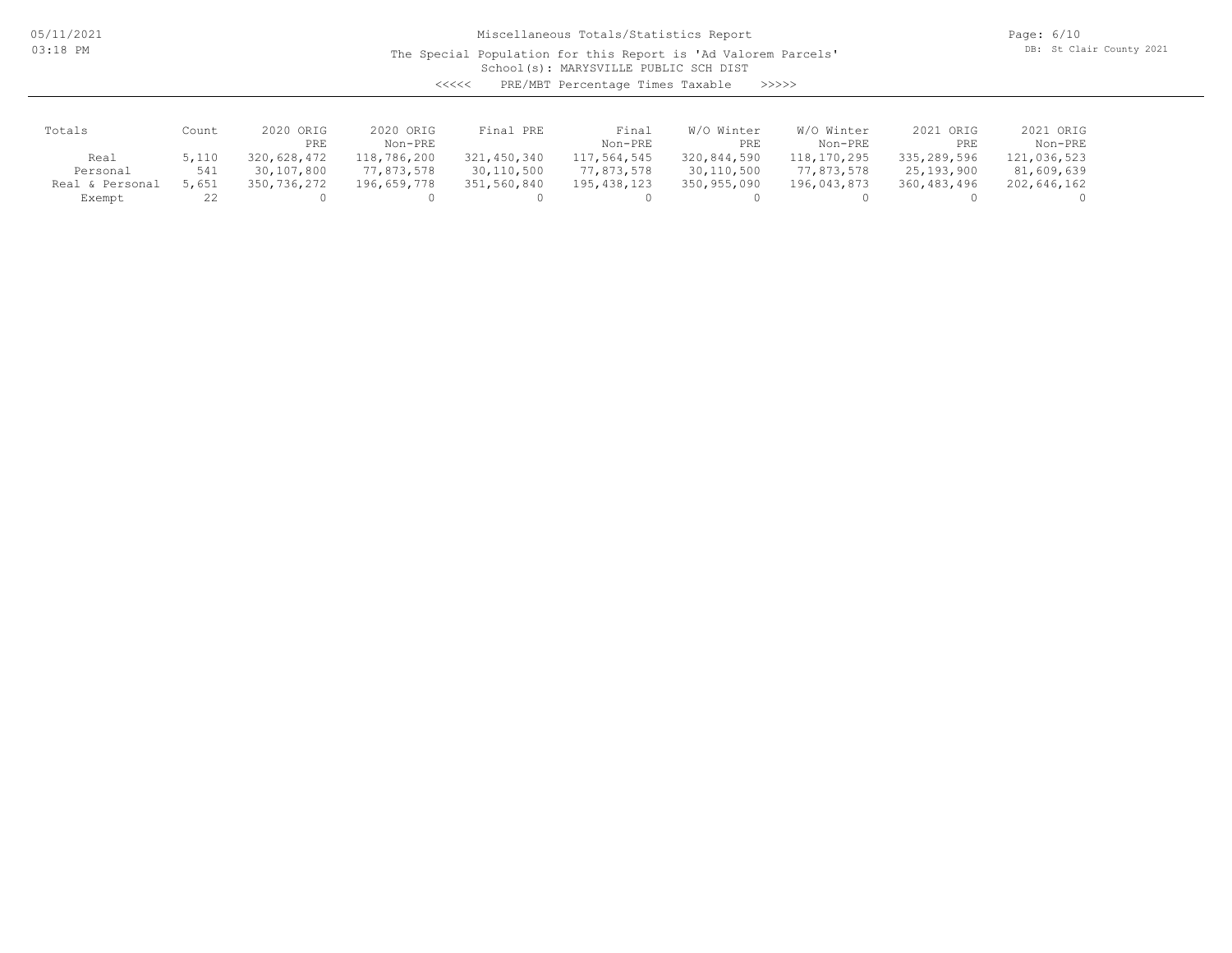\*\*\*\*\* DDA/LDFA Totals \*\*\*\*\*

|              |       | Base   | Current   | Current  | Current  | Fina <sub>1</sub> | Final     | Final    |
|--------------|-------|--------|-----------|----------|----------|-------------------|-----------|----------|
| DDA/LDFA     | Count | Value  | Assessed  | Taxable  | Captured | Assessed          | Taxable   | Captured |
| SCHEFENACKER | -     | 55,182 | .,970,400 | .659.070 |          | 2,022,000         | 1,636,164 |          |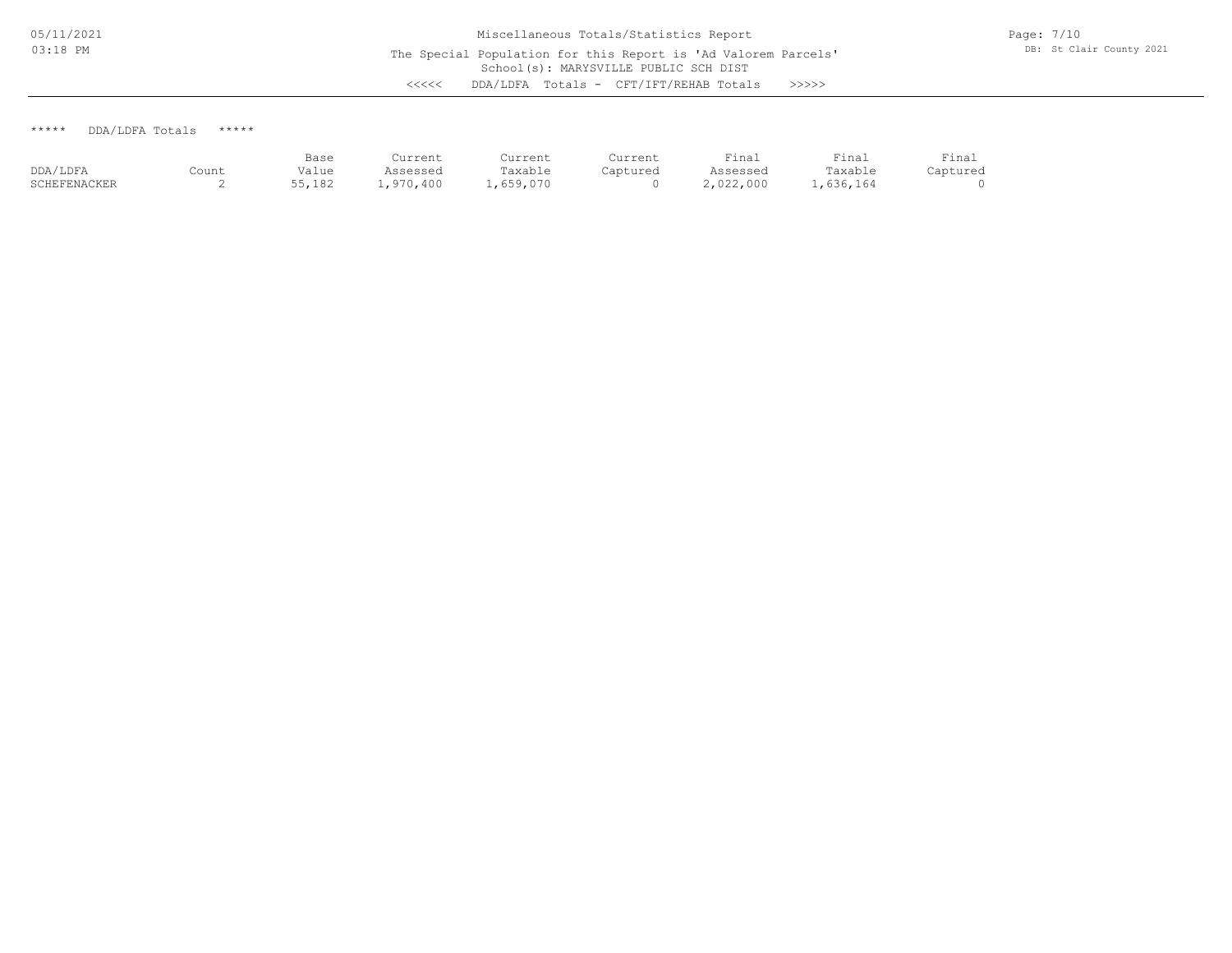\*\*\*\*\* DDA/LDFA Totals \*\*\*\*\*

|                |       | Base          | د ما ب<br>.                 | ---       | -----        | - -<br>'ına⊥ | Final | — <b>·</b><br>⊥rna⊥ |
|----------------|-------|---------------|-----------------------------|-----------|--------------|--------------|-------|---------------------|
| DDA/LDFA       | Count | 'alue         |                             | アっぴっト     | $-0.1 - 0.0$ |              |       |                     |
| ______________ |       | $- - - - - -$ | $\sim$ $\sim$ $\sim$ $\sim$ | $      -$ |              | .            |       |                     |

SCHEFENACKER 2 55,182 1,970,400 1,659,070 0 2,022,000 1,636,164 0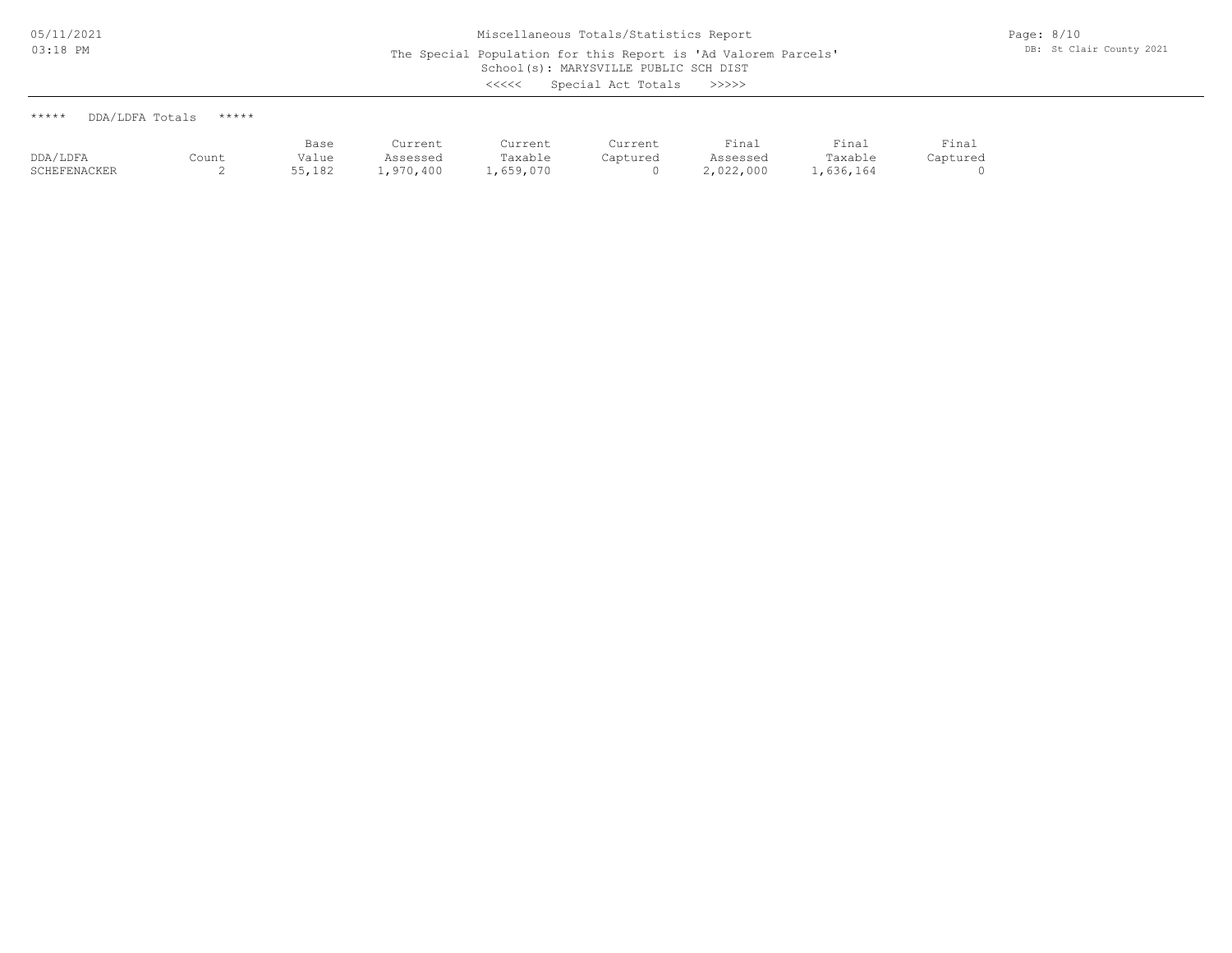### School(s): MARYSVILLE PUBLIC SCH DIST The Special Population for this Report is 'Ad Valorem Parcels'

Page: 9/10 DB: St Clair County 2021

<<<<< Top 20 Statistics >>>>>

| ***** Top 20 S.E.V.s<br>*****                   |                                                    |                    |
|-------------------------------------------------|----------------------------------------------------|--------------------|
| $03 - 999 - 0420 - 300$                         | ITC TRANSMISSION                                   | \$<br>23, 245, 700 |
| 30-999-0370-000                                 | ENBRIDGE ENERGY LIMITED PART                       | \$<br>19, 453, 300 |
| $03 - 999 - 0370 - 900$                         | MARYSVILLE HYDROCARBON LLC                         | \$<br>9,743,100    |
| $03 - 051 - 0001 - 000$                         | NEW CARCO ACQUISITION LLC                          | \$<br>8,003,100    |
| $03 - 999 - 0420 - 000$                         | DTE ENERGY COMPANY                                 | \$<br>6,464,300    |
| $03 - 999 - 0075 - 000$                         | BLUEWATER NATURALGAS HOLDING LLC                   | \$<br>5,372,500    |
| $03 - 999 - 5070 - 000$                         | SEMCO ENERGY GAS COMPANY                           | \$<br>5,363,100    |
| $03 - 766 - 0007 - 000$                         | MEIJER INC                                         | \$<br>5,158,800    |
| $03 - 007 - 1001 - 001$                         | MARYSVILLE GAS LIQUIDS COMPANY                     | \$<br>5,092,000    |
| $03 - 007 - 1001 - 199$                         | MARYSVILLE ETHANOL LLC                             | \$<br>4,902,500    |
| 25-999-0068-020                                 | BLUEWATER NATURAL GAS HOLDING LLC                  | \$<br>3,968,300    |
| $03 - 999 - 3095 - 000$                         | NOVA CHEMICALS INC                                 | \$<br>3,555,200    |
| $30 - 999 - 0770 - 000$                         | SUNOCO INC                                         | \$<br>2,843,700    |
| 03-051-0033-300                                 | SCHEFENACKER VISION SYSTEMS                        | \$<br>2,295,700    |
| $03 - 999 - 0740 - 000$                         | ENBRIDGE ENERGY LIMITED PARTNERSHIP                | \$<br>2,229,400    |
| $30 - 999 - 0180 - 000$                         | DTE ELECTRIC COMPANY                               | \$<br>2,008,900    |
| 25-999-0068-000                                 | BLUEWATER NATURAL GAS HOLDING LLC                  | \$<br>1,986,400    |
| $03 - 051 - 0033 - 000$                         | SMR AUTOMOTIVE SYSTEMS USA INC                     | \$<br>1,970,400    |
| 03-052-0039-341                                 | RRJ HOLDINGS LLC                                   | \$<br>1,766,100    |
| $03 - 092 - 0030 - 001$                         | AMERICAN TAPE CO                                   | \$<br>1,701,500    |
|                                                 |                                                    |                    |
|                                                 |                                                    |                    |
| *****<br>Top 20 Taxable Values                  | $******$                                           |                    |
| $03 - 999 - 0420 - 300$                         | ITC TRANSMISSION                                   | \$<br>23, 245, 700 |
| 30-999-0370-000                                 | ENBRIDGE ENERGY LIMITED PART                       | \$<br>19, 453, 300 |
| $03 - 999 - 0370 - 900$                         | MARYSVILLE HYDROCARBON LLC                         | \$<br>9,743,100    |
| $03 - 051 - 0001 - 000$                         | NEW CARCO ACOUISITION LLC                          | \$<br>6,594,840    |
| $03 - 999 - 0420 - 000$                         | DTE ENERGY COMPANY                                 | \$<br>6,464,300    |
| $03 - 999 - 0075 - 000$                         | BLUEWATER NATURALGAS HOLDING LLC                   | \$<br>5,372,500    |
| $03 - 999 - 5070 - 000$                         | SEMCO ENERGY GAS COMPANY                           | \$<br>5,363,100    |
| $03 - 007 - 1001 - 001$                         | MARYSVILLE GAS LIQUIDS COMPANY                     | \$<br>4,857,721    |
| $03 - 007 - 1001 - 199$                         | MARYSVILLE ETHANOL LLC                             | \$<br>4,721,199    |
| 25-999-0068-020                                 | BLUEWATER NATURAL GAS HOLDING LLC                  | \$<br>3,968,300    |
| $03 - 766 - 0007 - 000$                         | MEIJER INC                                         | \$<br>3,941,226    |
| 03-999-3095-000                                 | NOVA CHEMICALS INC                                 | \$<br>3,555,200    |
| $30 - 999 - 0770 - 000$                         | SUNOCO INC                                         | \$<br>2,843,700    |
| $03 - 999 - 0740 - 000$                         | ENBRIDGE ENERGY LIMITED PARTNERSHIP                | \$<br>2,229,400    |
| 30-999-0180-000                                 | DTE ELECTRIC COMPANY                               | \$<br>2,007,439    |
| 25-999-0068-000                                 | BLUEWATER NATURAL GAS HOLDING LLC                  | \$<br>1,986,400    |
| 03-052-0039-341                                 | RRJ HOLDINGS LLC                                   | \$<br>1,733,716    |
| 03-051-0033-000                                 | SMR AUTOMOTIVE SYSTEMS USA INC                     | \$<br>1,659,070    |
| 25-999-0016-000                                 | DTE ELECTRIC COMPANY                               | \$<br>1,575,700    |
| $03 - 051 - 0033 - 300$                         | SCHEFENACKER VISION SYSTEMS                        | \$<br>1,444,364    |
|                                                 |                                                    |                    |
|                                                 |                                                    |                    |
| $***$ * * * *<br>Top 20 Owners by Taxable Value | $***$ * * * *                                      |                    |
| ITC TRANSMISSION                                | $23, 257, 000$ Taxable Value in 2 Parcel(s)<br>has |                    |
| ENBRIDGE ENERGY LIMITED PART                    | 19,453,300 Taxable Value in 1 Parcel(s)<br>has     |                    |
| MARYSVILLE HYDROCARBON LLC                      | 10,970,700 Taxable Value in 3 Parcel(s)<br>has     |                    |
| BLUEWATER NATURAL GAS HOLDING LLC               | 7,108,500 Taxable Value in 4 Parcel(s)<br>has      |                    |
| DTE ENERGY COMPANY                              | 7,013,900 Taxable Value in 4 Parcel(s)<br>has      |                    |
| NEW CARCO ACOUISITION LLC                       | $6,695,440$ Taxable Value in 2 Parcel(s)<br>has    |                    |
| MEIJER INC                                      | 5,649,191 Taxable Value in 7 Parcel(s)<br>has      |                    |

NOVA CHEMICALS INC has 3,555,200 Taxable Value in 1 Parcel(s) DTE ELECTRIC COMPANY has 3,781,172 Taxable Value in 5 Parcel(s) MARYSVILLE GAS LIQUIDS COMPANY has 4,857,721 Taxable Value in 3 Parcel(s) MARYSVILLE ETHANOL LLC has 4,889,992 Taxable Value in 6 Parcel(s) SEMCO ENERGY GAS COMPANY has the structure in the server of the server of the server of the STAG COMPANY in the STAG COMPANY of the USING COMPANY of the STAG COMPANY of the STAG COMPANY of the STAG COMPANY of the STAG COMP BLUEWATER NATURALGAS HOLDING LLC has 5,372,500 Taxable Value in 1 Parcel(s)